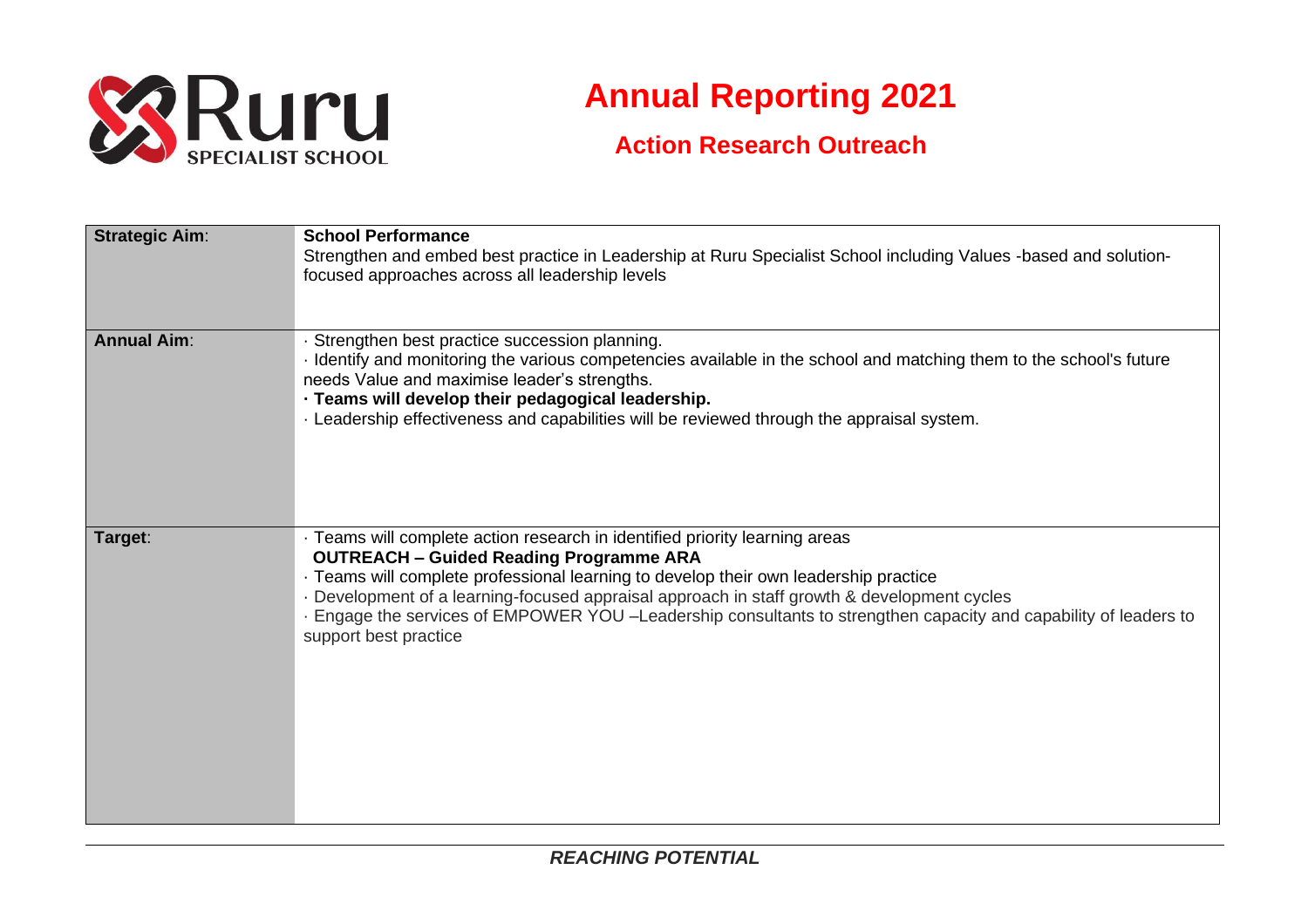| <b>Actions</b><br>What did we do?                                                                                                                                                                                                                                                                                                                                                                                                                                                                              | <b>Outcomes</b><br><b>What happened?</b>                                                                                                                                                                                                                                                                                                                                                                                                                                                                                                                                                                                                                                                                                                                                                                                                                                                                                                                                                                                                                                                                                                                                                               | <b>Evaluation</b><br>Where to next?                                                                                                                                                                                                                                                                                                                                                                                                                                                                                                            | <b>Future Directions:</b>                                                                                                                                                                                                                                                                                                                                                                                                                                                                                                                                                                                                                                                                                               |  |  |  |  |  |
|----------------------------------------------------------------------------------------------------------------------------------------------------------------------------------------------------------------------------------------------------------------------------------------------------------------------------------------------------------------------------------------------------------------------------------------------------------------------------------------------------------------|--------------------------------------------------------------------------------------------------------------------------------------------------------------------------------------------------------------------------------------------------------------------------------------------------------------------------------------------------------------------------------------------------------------------------------------------------------------------------------------------------------------------------------------------------------------------------------------------------------------------------------------------------------------------------------------------------------------------------------------------------------------------------------------------------------------------------------------------------------------------------------------------------------------------------------------------------------------------------------------------------------------------------------------------------------------------------------------------------------------------------------------------------------------------------------------------------------|------------------------------------------------------------------------------------------------------------------------------------------------------------------------------------------------------------------------------------------------------------------------------------------------------------------------------------------------------------------------------------------------------------------------------------------------------------------------------------------------------------------------------------------------|-------------------------------------------------------------------------------------------------------------------------------------------------------------------------------------------------------------------------------------------------------------------------------------------------------------------------------------------------------------------------------------------------------------------------------------------------------------------------------------------------------------------------------------------------------------------------------------------------------------------------------------------------------------------------------------------------------------------------|--|--|--|--|--|
| Discussed learning<br><b>AND</b><br>areas for our<br>students we<br>wanted to make<br>improvements<br>around<br>❖ We felt that many<br>of our students<br>shared challenges<br>with reading<br>comprehension<br>❖ We researched the<br>relationship<br>between Reading<br>Comprehension<br>and Autism and<br>found that this a<br>well-documented<br>area of challenge<br>for some students<br>❖ Used an action<br>research model to<br>develop and test a<br>guided reading<br>programme with<br>our students | ❖ The Anchor, Read, Apply (ARA) programme has<br>a lot of potential to enhance our reading<br>programmes for students who will benefit from<br>additional support around reading<br>comprehension.<br>❖ ARA emphasises maximizing thinking and<br>activating prior knowledge using the 3-<br>step strategy below.<br>Anchor: Activating or building background<br>$\blacktriangleright$<br>knowledge with a particular purpose<br>Read: Can be reading or listening to text<br>$\blacktriangleright$<br>Apply: Complete a task after reading directly<br>$\blacktriangleright$<br>related to the stated purpose<br>An important feature of the programme is repeated<br>reading of the same text with a different purpose to<br>focus the reader on each time.<br>❖ All students targeted in this action<br>research showed improvement in their ability to<br>attend to meaning in text.<br>❖ While some students found the emphasis on<br>comprehension challenging - particularly to begin<br>with, for other students the opportunity to<br>express their knowledge, understanding, and<br>ideas has given them a greater sense of success<br>around their engagement in the reading<br>programme. | We will further<br>$\mathcal{L}_{\mathcal{C}}$<br>implement the ARA<br>programme with our<br>outreach students in<br>2022.<br>We will develop tools to<br>A.<br>support teacher aids<br>provide continuity<br>throughout the week<br>with the programme<br>This may include:<br>$\mathcal{L}_{\mathcal{C}}$<br>PD or opportunities<br>➤<br>for TA's to observe<br>sessions<br>More specific lesson<br>plans for individual<br>students that are<br>easier for TA's to<br>follow<br>More IEP goals that<br>will work well with<br>the programme | This programme took longer to<br>$\mathcal{L}_{\mathcal{S}}$<br>implement than expected.<br>This was largely due to<br>≻<br>teachers learning to work<br>with the programme<br>themselves. We wanted to<br>familiarise ourselves with<br>the programme and<br>develop competency before<br>trying to pass on<br>knowledge and resources<br>to Teacher Aides in our<br>various schools.<br>$\triangleright$ The individuality of each<br>student meant that<br>adjustments and<br>modifications were needed<br>to get each student started.<br>❖ We intend to move on from<br>using the online ARA lesson<br>plans in 2022 and develop or<br>modify them to suit the needs<br>of individual students and TA's<br>better. |  |  |  |  |  |
| <b>Report completed by:</b>                                                                                                                                                                                                                                                                                                                                                                                                                                                                                    |                                                                                                                                                                                                                                                                                                                                                                                                                                                                                                                                                                                                                                                                                                                                                                                                                                                                                                                                                                                                                                                                                                                                                                                                        |                                                                                                                                                                                                                                                                                                                                                                                                                                                                                                                                                |                                                                                                                                                                                                                                                                                                                                                                                                                                                                                                                                                                                                                                                                                                                         |  |  |  |  |  |
| Deanna Cairns and Anna Harvey - Outreach Teachers                                                                                                                                                                                                                                                                                                                                                                                                                                                              |                                                                                                                                                                                                                                                                                                                                                                                                                                                                                                                                                                                                                                                                                                                                                                                                                                                                                                                                                                                                                                                                                                                                                                                                        |                                                                                                                                                                                                                                                                                                                                                                                                                                                                                                                                                |                                                                                                                                                                                                                                                                                                                                                                                                                                                                                                                                                                                                                                                                                                                         |  |  |  |  |  |
| Date of Report: 16/11/21                                                                                                                                                                                                                                                                                                                                                                                                                                                                                       |                                                                                                                                                                                                                                                                                                                                                                                                                                                                                                                                                                                                                                                                                                                                                                                                                                                                                                                                                                                                                                                                                                                                                                                                        |                                                                                                                                                                                                                                                                                                                                                                                                                                                                                                                                                |                                                                                                                                                                                                                                                                                                                                                                                                                                                                                                                                                                                                                                                                                                                         |  |  |  |  |  |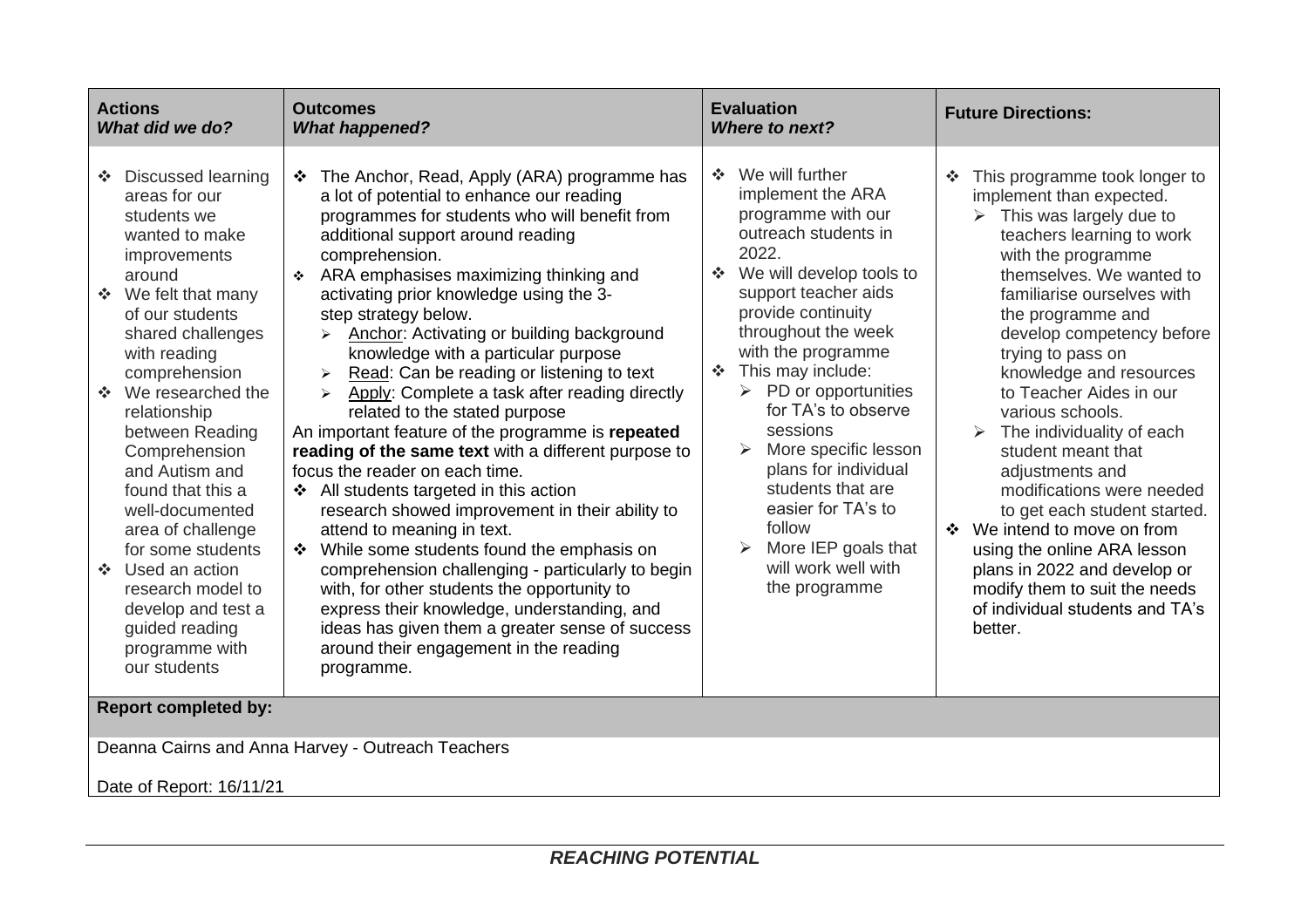# **Action Research - Outreach**

**Focus Area:** Using a guided reading programme (ARA) to improve students' text comprehension.



**Anchor, Read, Apply** (ARA) is a guided reading programme that teaches students how to comprehend text. The emphasis is around maximizing thinking using the 3-step strategy below.

Anchor: Activating or building background knowledge with a particular purpose

Read: Can be reading or listening to text

Apply: Complete a task directly related to the stated purpose

Comprehension requires a student to know how to draw upon existing knowledge, skills, and experiences to construct their understanding of the text. Having a clear purpose before reading helps to focus the student on the most important information in the text. Completing a clearly linked task after reading helps the student apply what they have learned.

An important feature of the programme is **repeated reading of the same text** with a different purpose to focus the reader on each time.

#### **Rationale**

Outreach staff have observed students having difficulty responding to questions about texts that they have read or have been read to them. In some cases, students have shown that they are able to decode text (sometimes even outperform their peers) but are unable to answer questions asked to demonstrate their comprehension. Some students will happily provide facts related to the subject matter instead of directly addressing the question asked. Other students have comprehension ability but currently lack the ability/technology to demonstrate this due to communication or reading difficulties.

A review of research would indicate that there is a well-documented relationship between students with ASD and difficulties with reading comprehension. Three factors, in particular, have been identified as contributors.

Theory of Mind: The ability to understand others' point of view e.g., relating to how others feel or predicting how they will behave

Central Coherence: The ability to bring details together to form a whole concept or idea

Executive Functioning: The process of organising, planning, and monitoring progress e.g., sequencing or linking the events of a story or creating mental images

While comprehension is generally considered a "covert" activity (taking place inside a students' mind) educators can "overtly" teach skills to develop students' thinking. *(ref. Reading Comprehension and Autism in the Primary General Education Classroom, N. N. Nguyen, P. Leytham, P. Schaefer Whitby, G.I. Gelfer)*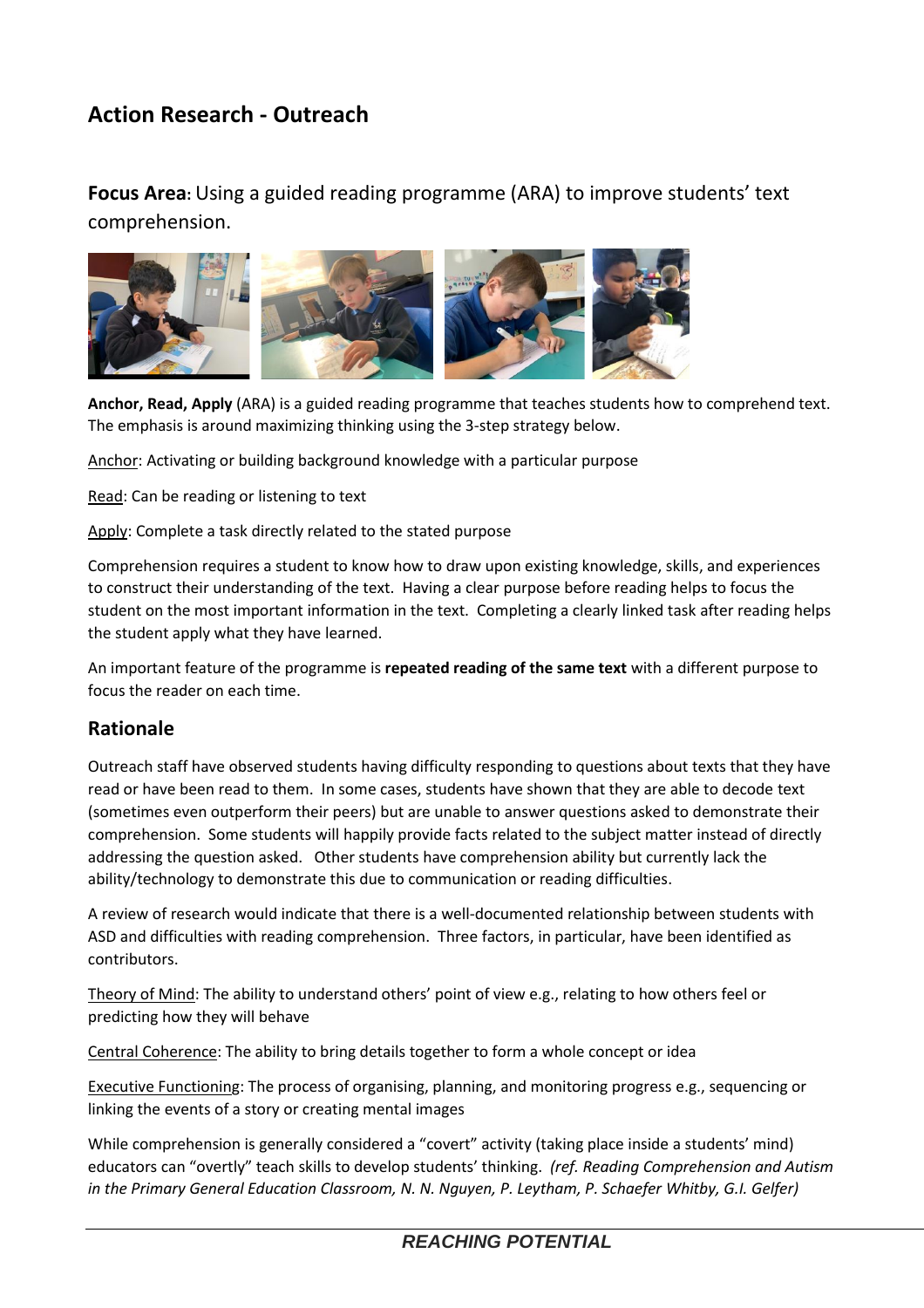We believe that our outreach students will benefit from a reading programme that targets comprehension. We have selected the ARA programme and our research question is "Can we improve comprehension by overtly teaching thinking skills?"

The action we took to measure this initially was around getting to know any new students by building our relationships with them. We observed students and used the following tools depending on what was appropriate for each student:

- Running records
- Recorded answers to questions given by students
- Photographs and written records of comments made verbally or on AAC devices
- Anecdotal recordings of our observations

## **What did we do (how is the programme different from what we have been doing)**

We trailed the ARA lesson plans - there are several pre-written plans on the *Literacy for all instruction*  website. Most can be adapted for any text and cover different aspects of a text. For example...

- Identifying a problem
- Identifying the character's feelings
- Comparing two texts
- Describe the characters
- Book review

IEPs were developed for students to complete comprehension questions. Some students used their AAC devices for this. Visuals were used to support other students to choose answers. For example, the following visual was used with a student for the book review lesson. They could choose answers to questions such as "was the story too long, too short, or good", "How did you feel when ... happened" etc.

| .<br>.<br>Dire<br>Home |                         |                             |                       | Meta               |                      |  |
|------------------------|-------------------------|-----------------------------|-----------------------|--------------------|----------------------|--|
| yas                    | no                      | <b>Ivanery</b><br>ů,        | 5.41<br>Π             | cuiet<br>٥         | de lessent with      |  |
| big<br>S.              | small<br>- 8            | tired<br>70                 | playful<br>$x -$      | tast               | <b>SiOW</b><br>- 53  |  |
| bay                    | girl                    | tal<br>г.                   | Indes<br>C-           | sounds<br>×З       | <b>SIMBORY</b><br>¥. |  |
| helpfal                | htancly                 | <b>WWS</b><br>$\frac{1}{2}$ | dry                   | clean<br>۸         | dirty<br>٩,          |  |
| like it                | don't like<br>ø         | anding<br><b>TEP</b>        | <b>I tell:</b><br>ę.  | <b>Litting</b>     | serious              |  |
| platures               | this page<br><b>COA</b> | happy                       | sad<br>$\circ$        | <b>horing</b><br>夏 | hanny<br>Øs.         |  |
| characters             | story                   | excitad<br>$\mathbf{a}$     | <b>VADE BECK</b><br>ê | sity<br>w          | good<br>۰,           |  |
| more<br>源形             | finished                | scargo                      | angry<br>œ            | too long           | tog short            |  |

## **Assessment tools**

Running record/PROBE Reading Comprehension Assessment

Recording answers given to comprehension questions

Teacher Reflection

## **Challenges faced**

Continuity of specialist teacher time with the student each week.

New students and building a relationship to encourage reading.

Covid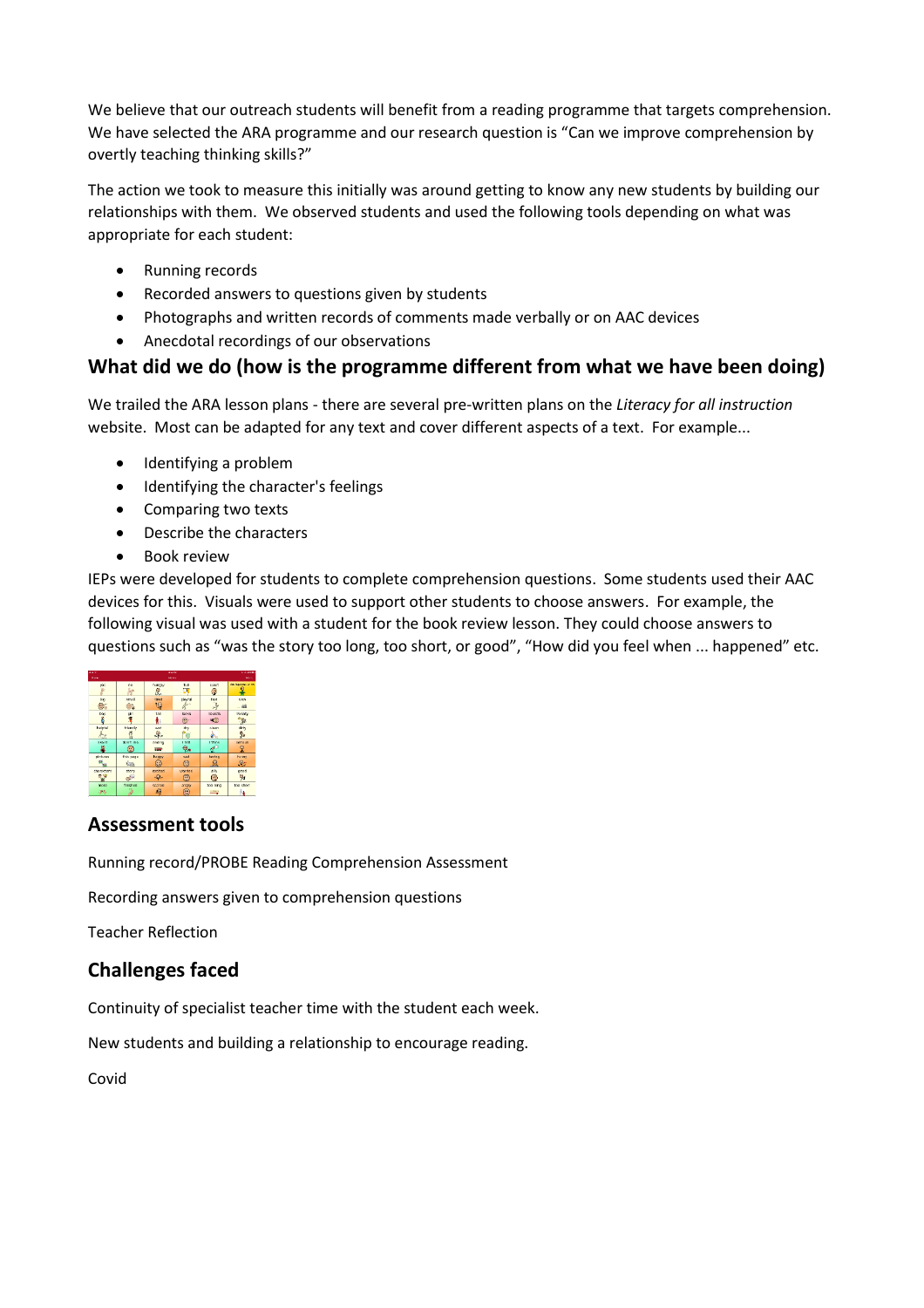# **Conclusion/results/thoughts about how it went**

Because we used a variety of assessment tools to cater for individual students, we do not have summative assessments for all students so we will include a brief discussion on learning outcomes for each target student below.

#### **Student 1**

This student is a capable reader. He has just turned 7 and can decode texts for his age level with 99% accuracy. At the start of this year, he found answering questions about what he had read very challenging. He was unable to pass the comprehension component of a running record test at or below his reading level.

When I began using the ARA programme with him, he was resistant to the pre-reading Anchor discussion activity. He just wanted to read. He appeared to find the 'intent' of a question difficult to grasp. He answered all questions with information pertaining to the story topic but never actually answered questions.

During the process of using this programme I have had to modify plans along the way. For example, instead of using a variety of anchor activities I still use the same activity with this student each session. We start by talking about the cover picture and what he thinks the story will be about. My attempts to introduce discussions to activate other prior knowledge have proven frustrating for him so far but he seems to accept the obligatory cover picture discussion. I have also added to the direct teaching component of the programme by showing the student the paragraphs containing the answers to questions so that he can re-read them. I found this worked very well and I do not need to do this very often now.

I think the process to date has been successful for this student. He seems to be developing an awareness that reading is not just about saying words. He knows there is an expectation for him to discuss the stories and I believe this is helping him to process and retain written information. He is now able to answer direct questions about the texts quite well. Inference and opinion questions are the next challenge!

#### **Student 2**

This student is approaching their 100 sight-word milestone. Phonological awareness and other decoding skills are very limited. In general, he can read books on familiar topics quite well but will find other reading material – even simple stories about unfamiliar topics – very challenging.

My biggest challenge has been finding texts that have relatable themes for him while avoiding books of special interest. I find it more difficult to get him to attend to questions about books with pictures of helicopters or trucks – which he really enjoys – but he also becomes very distracted by his own thoughts and statements about the pictures. I am unsure how much of his comprehension comes from just the picture cues and how much from reading text.

I initially found getting him to choose an answer helpful e.g., "Was the dad too big or too small to get through the window?" and used visuals (like the chart above) to help focus him on discussions. I can now do this verbally but still often give choices to prompt him to indicate his understanding. While I think he is still in the early stages of developing comprehension I feel the ARA programme will provide a good pathway for his future learning.

#### **Student 3**

This student recognises only a handful of sight-words at this stage and has challenges with his speech which makes communicating his ideas difficult. He really enjoys looking through books and being read to, but his 'processing' challenges have kept him at the emergent reading level.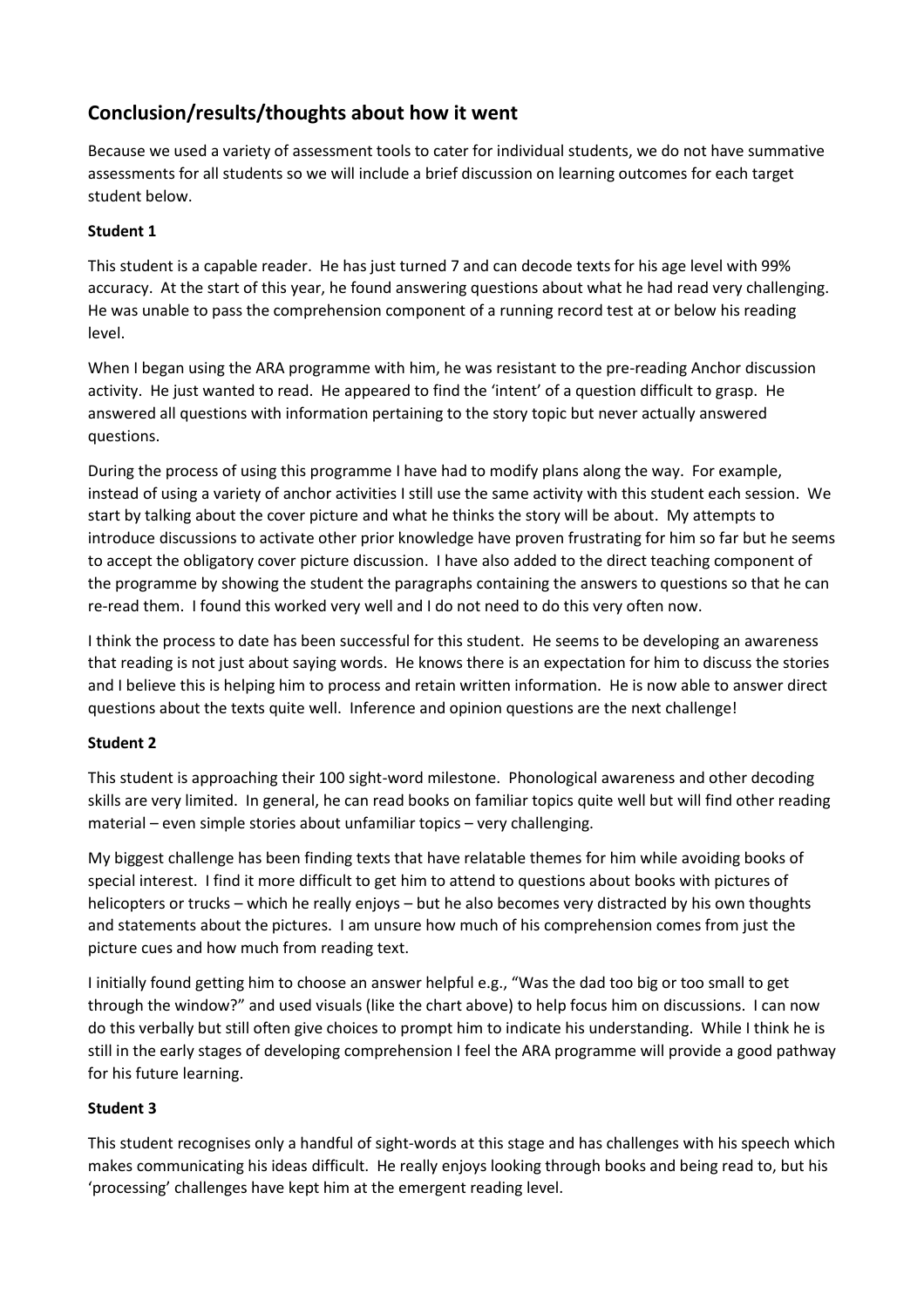The ARA programme has been great for this student as it has exposed him to more age appropriate and interesting texts and enabled him to focus and succeed at communicating his thoughts - rather than struggling to decode at a basic level.

He has a TouchChat device for communication. I have found the programme also beneficial for encouraging him to use and practise with his device.

I began by reading the books to the student. He has recently begun a C-Pen trial and is now able to use this to scan and read text for him independently. He uses a combination of speech, visuals, and his AAC device to answer questions at each stage of the ARA lesson. He has been able to demonstrate good comprehension. I recently gave him a PROBE assessment to try. He was able to use his C-Pen to independently scan and read the text. He gave good answers to all questions – albeit limited by the scope of the language installed on his device. For example, one question asked what the word 'funny' meant in the phrase 'funny noise'. He clearly knew it didn't mean humorous and searched around until he found 'afraid'. In the context of the story, I felt this was a reasonably accurate answer.

I like that this programme has challenged me to rethink my reading programme with this student. We continue to work on developing the skills that he needs for reading – but I have a much better appreciation of what he understands and am able to focus more on his strengths.



In the photo above this student has used their AAC device to answer the question "what was the problem in the story?". He has written "They wanted turn with boots blue green". to explain that the children liked each other's boots better than their own, so they ended up with one of each colour each.

#### **Student 4**

This student is new to our Outreach programme this year he is 6 years old. It has taken a long time to build a rapport with him to achieve and work on individual goals. He is currently reading at level 12. He likes to read his books as quick as possible which makes it difficult to understand and he has a very strong accent.

He is unable to pass the comprehension component of a running record test which makes it difficult to assess his comprehension understanding. It has been challenging to get consistency with him to read his book each day. I have slowly introduced the ARA programme to him by taking the stress away and reading books to him initially. We are repeating the same book every day for a week reading for a different purpose each time to encourage him to listen and read the whole book. We have an IEP developed around answering a "where" question in relation to the book. Eg where is the kite and encouraging the student to point. We are still at the early stages of understanding that books are more than just for reading and saying words.